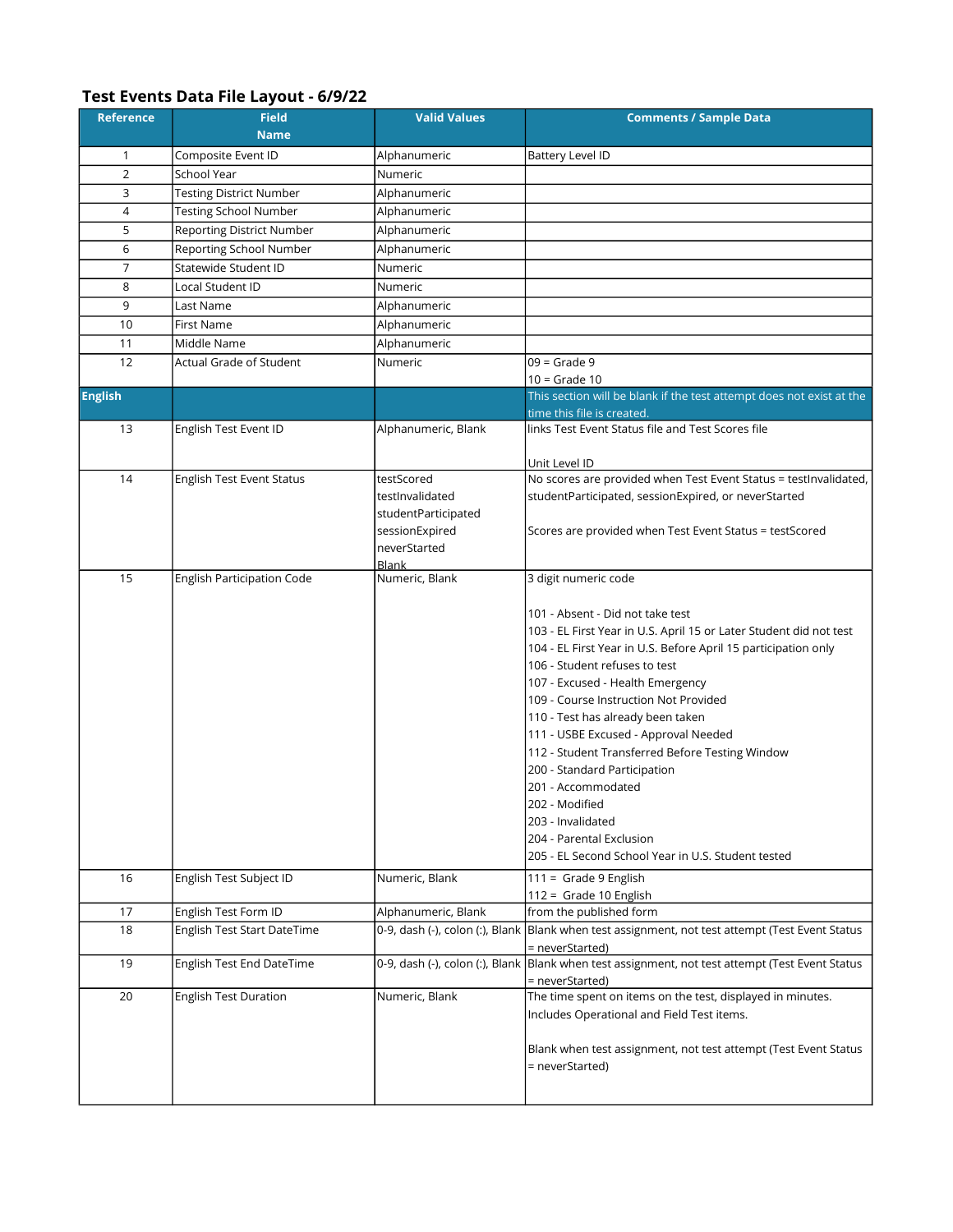| 21 | English Total Items in Form                        | Numeric, Blank       | Count of all Operational and Field Test items on the form.         |
|----|----------------------------------------------------|----------------------|--------------------------------------------------------------------|
|    |                                                    |                      |                                                                    |
|    |                                                    |                      | Blank when test assignment, not test attempt (Test Event Status    |
|    |                                                    |                      | = neverStarted)                                                    |
| 22 | English Total Items Presented                      | Numeric, Blank       | Count of all Operational and Field Test items that were visited by |
|    |                                                    |                      | the student.                                                       |
|    |                                                    |                      |                                                                    |
|    |                                                    |                      | Blank when test assignment, not test attempt (Test Event Status    |
|    |                                                    |                      | = neverStarted)                                                    |
| 23 | English Total Items Attempted                      | Numeric, Blank       | Count of all Operational and Field Test items attempted (items     |
|    |                                                    |                      | with a response).                                                  |
|    |                                                    |                      |                                                                    |
|    |                                                    |                      | Blank when test assignment, not test attempt (Test Event Status    |
|    |                                                    |                      | = neverStarted)                                                    |
| 24 | English Operational Items in Form                  | Numeric, Blank       | Count of all Operational items on the form.                        |
|    |                                                    |                      |                                                                    |
|    |                                                    |                      | Blank when test assignment, not test attempt (Test Event Status    |
|    |                                                    |                      | = neverStarted)                                                    |
| 25 | English Operational Items Presented Numeric, Blank |                      | Count of all Operational items that were visited by the student.   |
|    |                                                    |                      |                                                                    |
|    |                                                    |                      | Blank when test assignment, not test attempt (Test Event Status    |
|    |                                                    |                      | = neverStarted)                                                    |
| 26 | English Operational Items Attempted Numeric, Blank |                      | Count of all Operational items attempted (items with a             |
|    |                                                    |                      | response).                                                         |
|    |                                                    |                      |                                                                    |
|    |                                                    |                      | Blank when test assignment, not test attempt (Test Event Status    |
|    |                                                    |                      | = neverStarted)                                                    |
| 27 | English Text-to-Speech Spanish                     | Y, N, Blank          |                                                                    |
| 28 | English Translated Test Navigation                 | ENG, SPA, Blank      | Changes the language on the skin of the TestNav test               |
|    |                                                    |                      | ENG= English                                                       |
|    |                                                    |                      | SPA= Spanish                                                       |
| 29 | English Word-to-Word Dictionary                    | Y, N, Blank          |                                                                    |
|    | (locally provided)                                 |                      |                                                                    |
| 30 | English Translated test in student's               | Y, N, Blank          |                                                                    |
|    | native language                                    |                      |                                                                    |
| 31 | English Translated test directions in              | Y, N, Blank          |                                                                    |
|    | student's native language                          |                      |                                                                    |
| 32 | English Screen Reader: English audio               | Y, Blank             | $Y = Yes$                                                          |
|    | + orienting description                            |                      | $blank = No$                                                       |
| 33 | English Other Form                                 | Y, N, Blank          |                                                                    |
| 34 | English Other Assistive Technology                 | Y, N, Blank          |                                                                    |
|    |                                                    |                      |                                                                    |
| 35 | English Braille + Tactile Graphics                 | 01, 02, Blank        | 01 = UEB (Unified English Braille) (for all subjects)              |
|    |                                                    |                      | 02 = UEB/Nemeth (for Math and Science)                             |
|    |                                                    | SP, LP, Blank        | Blank<br>SP= Standard Print                                        |
| 36 | English Type of Paper                              |                      |                                                                    |
|    | Accommodation                                      |                      | LP= Large Print                                                    |
|    |                                                    |                      | Blank                                                              |
| 37 | English Extra Time                                 | 1.5, 2.0, 3.0, Blank | $1.5$ = Time and a Half                                            |
|    |                                                    |                      | $2.0 = Double Time$                                                |
|    |                                                    |                      | $3.0$ = Triple Time                                                |
|    |                                                    |                      | <b>Blank</b>                                                       |
| 38 | English Stop-the-clock Supervised                  | Y, N, Blank          |                                                                    |
|    | <b>Breaks</b>                                      |                      |                                                                    |
| 39 | <b>English Breaks: Securely Extend</b>             | Y, N, Blank          |                                                                    |
|    | Session Over Multiple Days                         |                      |                                                                    |
| 40 | English Signed Exact English -                     | Y, N, Blank          |                                                                    |
|    | Directions Only                                    |                      |                                                                    |
| 41 | English Sign Language Interpretation               | Y, N, Blank          |                                                                    |
| 42 | English Cued Speech                                | Y, N, Blank          |                                                                    |
| 43 | <b>English Personalized Auditory</b>               | Y, N, Blank          |                                                                    |
|    | Notification of Remaining Time                     |                      |                                                                    |
| 44 | English Abacus (locally provided)                  | Y, N, Blank          |                                                                    |
| 45 | English Human Scribe                               | Y, N, Blank          |                                                                    |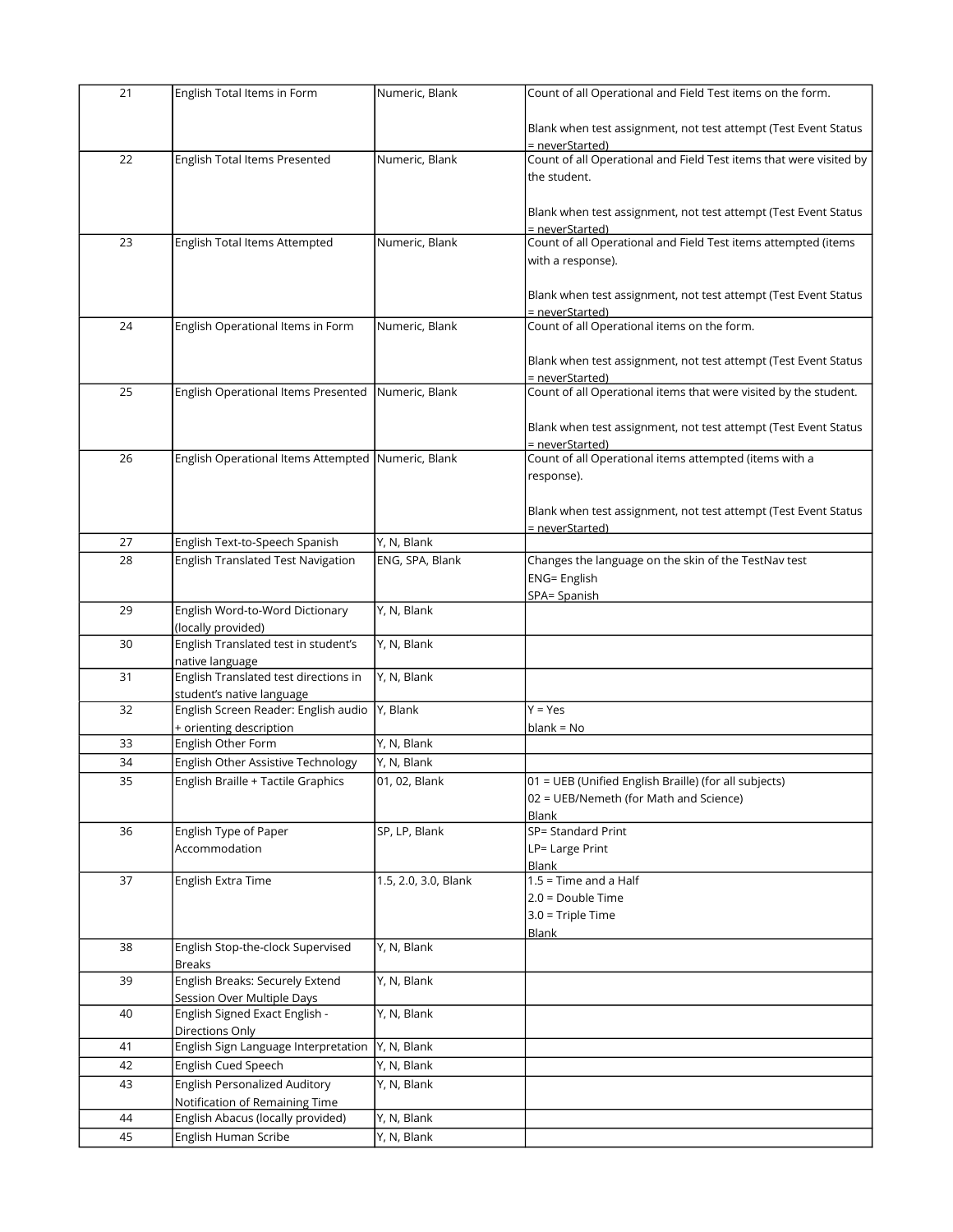| 46             | English Home Administration     | Y, N, Blank                     |                                                                                                  |
|----------------|---------------------------------|---------------------------------|--------------------------------------------------------------------------------------------------|
| 47             | English Alternate Mouse Pointer | M, L, XL, XLB, XLG, XLY,        | $M =$ medium sized white pointer                                                                 |
|                |                                 | <b>Blank</b>                    | $L =$ large sized white pointer                                                                  |
|                |                                 |                                 | XL = extra large sized white pointer                                                             |
|                |                                 |                                 | XLB = extra large sized black pointer                                                            |
|                |                                 |                                 | XLG = extra large sized green pointer                                                            |
|                |                                 |                                 | <u>XLY = extra large sized vellow pointer</u>                                                    |
| 48             | English Zoom Percentage         | 100                             | $100 = 100%$                                                                                     |
|                |                                 | 110                             | $110 = 110%$                                                                                     |
|                |                                 | 120                             | $120 = 120%$                                                                                     |
|                |                                 | 150                             | $150 = 150%$                                                                                     |
|                |                                 | 175                             | $175 = 175%$                                                                                     |
|                |                                 | 200                             | $200 = 200%$                                                                                     |
|                |                                 | Blank                           |                                                                                                  |
| <b>Reading</b> |                                 |                                 | This section will be blank if the test attempt does not exist at the                             |
|                |                                 |                                 | time this file is created                                                                        |
| 49             | Reading Test Event ID           | Alphanumeric, Blank             | links Test Event Status file and Test Scores file                                                |
|                |                                 |                                 |                                                                                                  |
| 50             | Reading Test Event Status       | testScored                      | Unit Level ID<br>No scores are provided when Test Event Status = testInvalidated,                |
|                |                                 | testInvalidated                 | studentParticipated, sessionExpired, or neverStarted                                             |
|                |                                 | studentParticipated             |                                                                                                  |
|                |                                 |                                 |                                                                                                  |
|                |                                 | sessionExpired                  | Scores are provided when Test Event Status = testScored                                          |
|                |                                 | neverStarted                    |                                                                                                  |
| 51             | Reading Participation Code      | Blank<br>Numeric, Blank         | 3 digit numeric code                                                                             |
|                |                                 |                                 |                                                                                                  |
|                |                                 |                                 | 101 - Absent - Did not take test                                                                 |
|                |                                 |                                 | 103 - EL First Year in U.S. April 15 or Later Student did not test                               |
|                |                                 |                                 | 104 - EL First Year in U.S. Before April 15 participation only                                   |
|                |                                 |                                 | 106 - Student refuses to test                                                                    |
|                |                                 |                                 |                                                                                                  |
|                |                                 |                                 | 107 - Excused - Health Emergency                                                                 |
|                |                                 |                                 | 109 - Course Instruction Not Provided                                                            |
|                |                                 |                                 | 110 - Test has already been taken                                                                |
|                |                                 |                                 | 111 - USBE Excused - Approval Needed                                                             |
|                |                                 |                                 | 112 - Student Transferred Before Testing Window                                                  |
|                |                                 |                                 | 200 - Standard Participation                                                                     |
|                |                                 |                                 | 201 - Accommodated                                                                               |
|                |                                 |                                 | 202 - Modified                                                                                   |
|                |                                 |                                 | 203 - Invalidated                                                                                |
|                |                                 |                                 | 204 - Parental Exclusion                                                                         |
|                |                                 |                                 | 205 - EL Second School Year in U.S. Student tested                                               |
| 52             | Reading Test Subject ID         | Numeric, Blank                  | $113 =$ Grade 9 Reading                                                                          |
|                |                                 |                                 | 114 = Grade 10 Reading                                                                           |
| 53             | Reading Test Form ID            | Alphanumeric, Blank             | from the published form                                                                          |
| 54             | Reading Test Start DateTime     |                                 | 0-9, dash (-), colon (:), Blank  Blank when test assignment, not test attempt (Test Event Status |
|                |                                 |                                 | = neverStarted)                                                                                  |
| 55             | Reading Test End DateTime       | 0-9, dash (-), colon (:), Blank | Blank when test assignment, not test attempt (Test Event Status                                  |
|                |                                 |                                 | = neverStarted)                                                                                  |
| 56             | Reading Test Duration           | Numeric, Blank                  | The time spent on items on the test, displayed in minutes.                                       |
|                |                                 |                                 | Includes Operational and Field Test items.                                                       |
|                |                                 |                                 |                                                                                                  |
|                |                                 |                                 | Blank when test assignment, not test attempt (Test Event Status                                  |
|                |                                 |                                 | = neverStarted)                                                                                  |
|                |                                 |                                 |                                                                                                  |
|                |                                 |                                 |                                                                                                  |
| 57             | Reading Total Items in Form     | Numeric, Blank                  | Count of all Operational and Field Test items on the form.                                       |
|                |                                 |                                 |                                                                                                  |
|                |                                 |                                 | Blank when test assignment, not test attempt (Test Event Status                                  |
|                |                                 |                                 | = neverStarted)                                                                                  |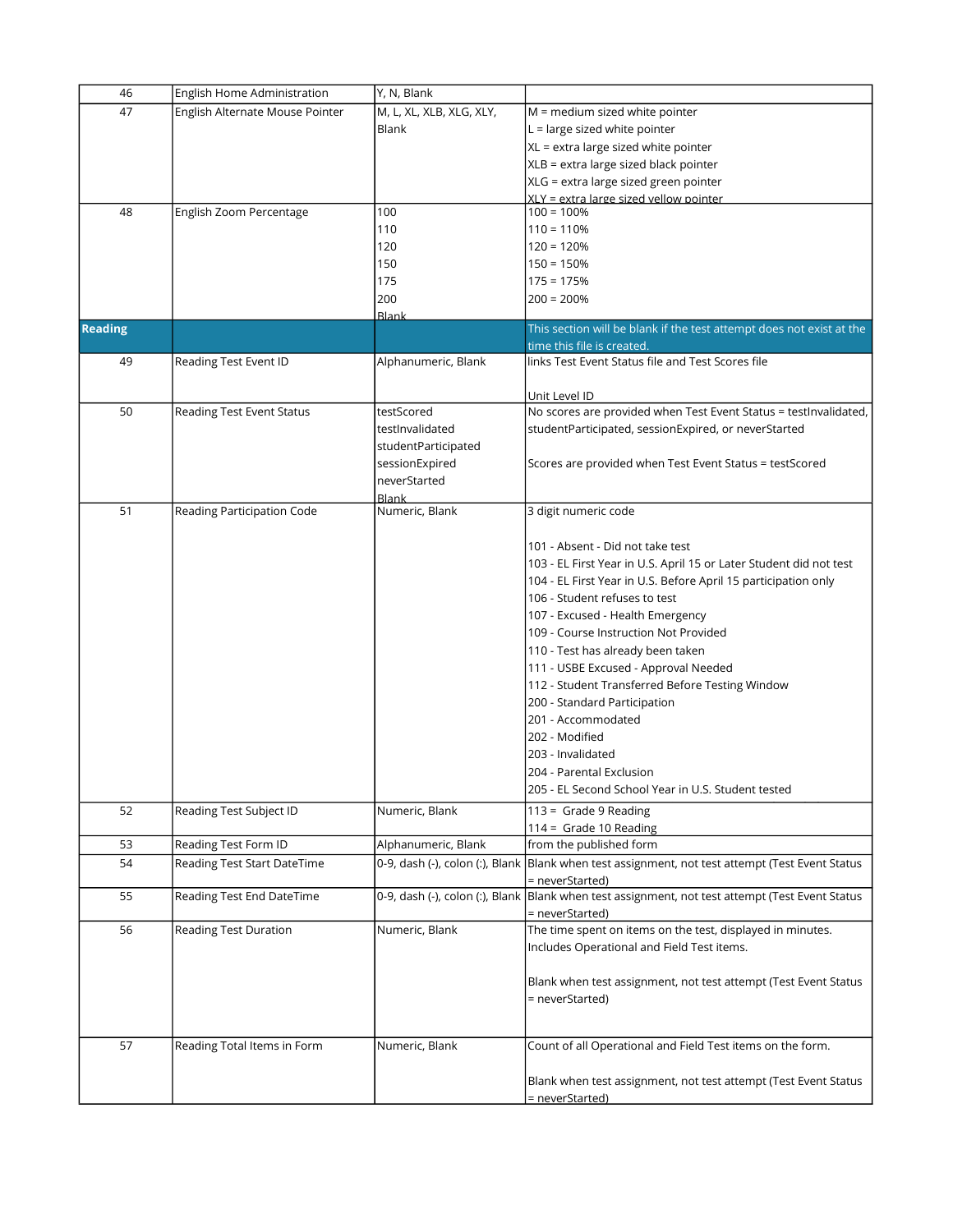| 58 | Reading Total Items Presented                    | Numeric, Blank       | Count of all Operational and Field Test items that were visited by        |
|----|--------------------------------------------------|----------------------|---------------------------------------------------------------------------|
|    |                                                  |                      | the student.                                                              |
|    |                                                  |                      |                                                                           |
|    |                                                  |                      | Blank when test assignment, not test attempt (Test Event Status           |
|    |                                                  |                      | = neverStarted)                                                           |
| 59 | Reading Total Items Attempted                    | Numeric, Blank       | Count of all Operational and Field Test items attempted (items            |
|    |                                                  |                      | with a response).                                                         |
|    |                                                  |                      |                                                                           |
|    |                                                  |                      | Blank when test assignment, not test attempt (Test Event Status           |
|    |                                                  |                      | = neverStarted)                                                           |
| 60 | Reading Operational Items in Form                | Numeric, Blank       | Count of all Operational items on the form.                               |
|    |                                                  |                      |                                                                           |
|    |                                                  |                      | Blank when test assignment, not test attempt (Test Event Status           |
|    |                                                  |                      | = neverStarted)                                                           |
| 61 | Reading Operational Items                        | Numeric, Blank       | Count of all Operational items that were visited by the student.          |
|    | Presented                                        |                      |                                                                           |
|    |                                                  |                      | Blank when test assignment, not test attempt (Test Event Status           |
| 62 | Reading Operational Items                        | Numeric, Blank       | = neverStarted)<br>Count of all Operational items attempted (items with a |
|    | Attempted                                        |                      |                                                                           |
|    |                                                  |                      | response).                                                                |
|    |                                                  |                      | Blank when test assignment, not test attempt (Test Event Status           |
|    |                                                  |                      | = neverStarted)                                                           |
| 63 | Reading Text-to-Speech Spanish                   | Y, N, Blank          |                                                                           |
| 64 | Reading Translated Test Navigation               | ENG, SPA, Blank      | Changes the language on the skin of the TestNav test                      |
|    |                                                  |                      | <b>ENG= English</b>                                                       |
|    |                                                  |                      | SPA= Spanish                                                              |
| 65 | Reading Word-to-Word Dictionary                  | Y, N, Blank          |                                                                           |
|    | (locally provided)                               |                      |                                                                           |
| 66 | Reading Translated test in student's             | Y, N, Blank          |                                                                           |
|    | native language                                  |                      |                                                                           |
| 67 | Reading Translated test directions in            | Y, N, Blank          |                                                                           |
|    | student's native language                        |                      |                                                                           |
| 68 | Reading Screen Reader: English                   | Y, Blank             | $Y = Yes$                                                                 |
|    | audio + orienting description                    |                      | blank = No                                                                |
| 69 | Reading Other Form                               | Y, N, Blank          |                                                                           |
| 70 | Reading Other Assistive Technology               | Y, N, Blank          |                                                                           |
| 71 | Reading Braille + Tactile Graphics               | 01, 02, Blank        | 01 = UEB (Unified English Braille) (for all subjects)                     |
|    |                                                  |                      | 02 = UEB/Nemeth (for Math and Science)                                    |
|    |                                                  |                      | Blank                                                                     |
| 72 | Reading Type of Paper                            | SP, LP, Blank        | SP= Standard Print                                                        |
|    | Accommodation                                    |                      | LP= Large Print                                                           |
|    |                                                  |                      | Blank                                                                     |
| 73 | Reading Extra Time                               | 1.5, 2.0, 3.0, Blank | $1.5$ = Time and a Half                                                   |
|    |                                                  |                      | 2.0 = Double Time                                                         |
|    |                                                  |                      | $3.0$ = Triple Time                                                       |
|    |                                                  |                      | <b>Blank</b>                                                              |
| 74 | Reading Stop-the-clock Supervised                | Y, N, Blank          |                                                                           |
| 75 | <b>Breaks</b><br>Reading Breaks: Securely Extend | Y, N, Blank          |                                                                           |
|    | Session Over Multiple Days                       |                      |                                                                           |
| 76 | Reading Signed Exact Reading -                   | Y, N, Blank          |                                                                           |
|    | Directions Only                                  |                      |                                                                           |
| 77 | Reading Sign Language                            | Y, N, Blank          |                                                                           |
| 78 | Reading Cued Speech                              | Y, N, Blank          |                                                                           |
| 79 | Reading Personalized Auditory                    | Y, N, Blank          |                                                                           |
|    | Notification of Remaining Time                   |                      |                                                                           |
| 80 | Reading Abacus (locally provided)                | Y, N, Blank          |                                                                           |
| 81 | Reading Human Scribe                             | Y, N, Blank          |                                                                           |
| 82 | Reading Home Administration                      | Y, N, Blank          |                                                                           |
|    |                                                  |                      |                                                                           |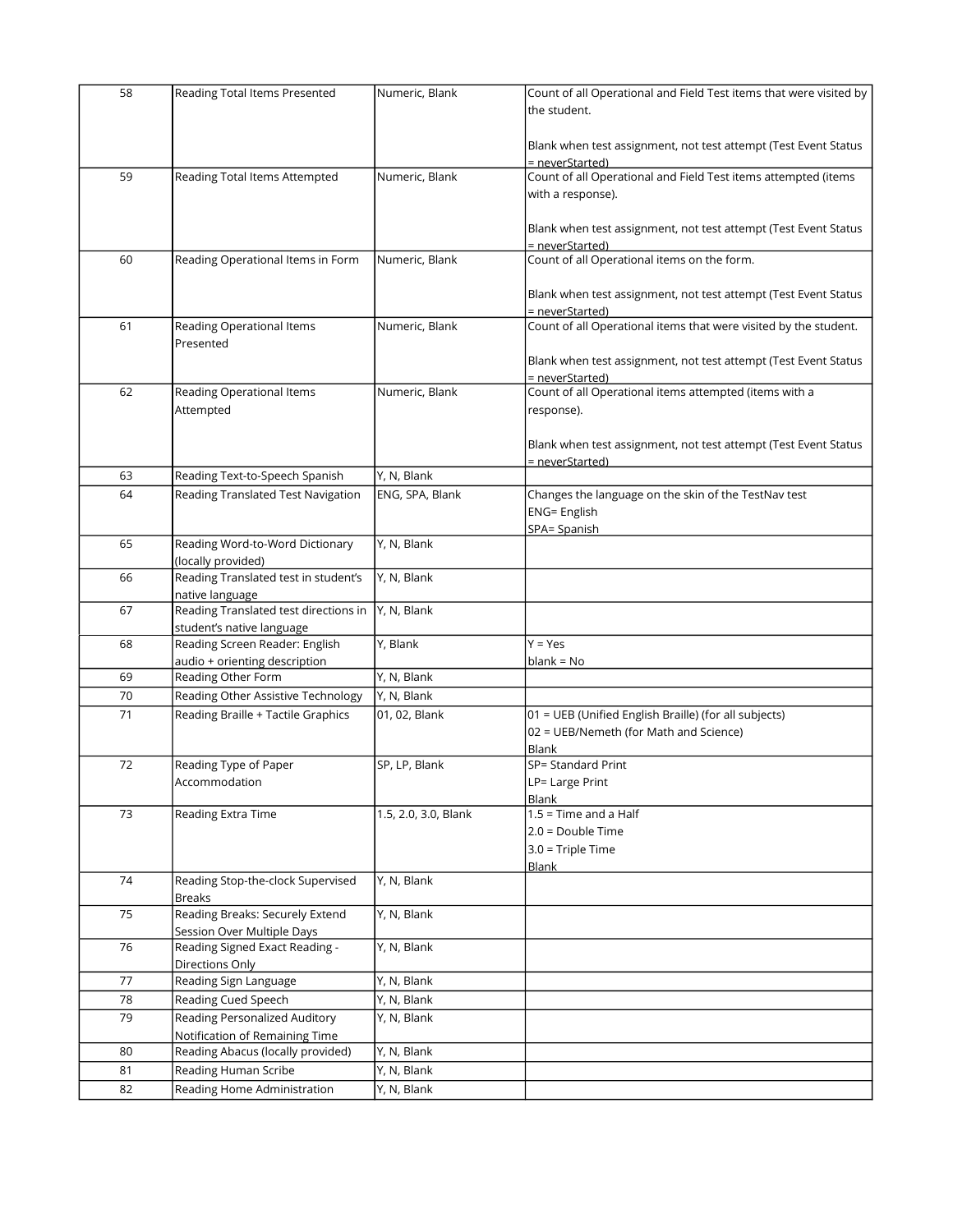| 83          | Reading Alternate Mouse Pointer | M, L, XL, XLB, XLG, XLY,       | $M =$ medium sized white pointer                                                                 |
|-------------|---------------------------------|--------------------------------|--------------------------------------------------------------------------------------------------|
|             |                                 | Blank                          | $L =$ large sized white pointer                                                                  |
|             |                                 |                                | XL = extra large sized white pointer                                                             |
|             |                                 |                                | XLB = extra large sized black pointer                                                            |
|             |                                 |                                | XLG = extra large sized green pointer                                                            |
|             |                                 |                                | XLY = extra large sized vellow pointer                                                           |
| 84          | Reading Zoom Percentage         | 100                            | $100 = 100%$                                                                                     |
|             |                                 | 110                            | $110 = 110%$                                                                                     |
|             |                                 | 120                            | $120 = 120%$                                                                                     |
|             |                                 | 150                            | $150 = 150%$                                                                                     |
|             |                                 | 175                            | $175 = 175%$                                                                                     |
|             |                                 | 200                            | $200 = 200%$                                                                                     |
|             |                                 | <b>Blank</b>                   |                                                                                                  |
| <b>Math</b> |                                 |                                | This section will be blank if the test attempt does not exist at the                             |
|             |                                 |                                | time this file is created.                                                                       |
| 85          | Math Test Event ID              | Alphanumeric, Blank            | links Test Event Status file and Test Scores file                                                |
|             |                                 |                                |                                                                                                  |
|             |                                 |                                | Unit Level ID                                                                                    |
| 86          | Math Test Event Status          | testScored                     | No scores are provided when Test Event Status = testInvalidated,                                 |
|             |                                 | testInvalidated                | studentParticipated, sessionExpired, or neverStarted                                             |
|             |                                 | studentParticipated            |                                                                                                  |
|             |                                 | sessionExpired                 | Scores are provided when Test Event Status = testScored                                          |
|             |                                 |                                |                                                                                                  |
|             |                                 | neverStarted                   |                                                                                                  |
| 87          | Math Participation Code         | <b>Blank</b><br>Numeric, Blank | 3 digit numeric code                                                                             |
|             |                                 |                                |                                                                                                  |
|             |                                 |                                | 101 - Absent - Did not take test                                                                 |
|             |                                 |                                |                                                                                                  |
|             |                                 |                                | 103 - EL First Year in U.S. April 15 or Later Student did not test                               |
|             |                                 |                                | 104 - EL First Year in U.S. Before April 15 participation only                                   |
|             |                                 |                                | 106 - Student refuses to test                                                                    |
|             |                                 |                                | 107 - Excused - Health Emergency                                                                 |
|             |                                 |                                | 109 - Course Instruction Not Provided                                                            |
|             |                                 |                                | 110 - Test has already been taken                                                                |
|             |                                 |                                | 111 - USBE Excused - Approval Needed                                                             |
|             |                                 |                                | 112 - Student Transferred Before Testing Window                                                  |
|             |                                 |                                | 200 - Standard Participation                                                                     |
|             |                                 |                                | 201 - Accommodated                                                                               |
|             |                                 |                                | 202 - Modified                                                                                   |
|             |                                 |                                | 203 - Invalidated                                                                                |
|             |                                 |                                | 204 - Parental Exclusion                                                                         |
|             |                                 |                                | 205 - EL Second School Year in U.S. Student tested                                               |
|             |                                 |                                |                                                                                                  |
| 88          | Math Test Subject ID            | Numeric, Blank                 | 316 = Grade 9 Mathematics                                                                        |
|             |                                 |                                | 317 = Grade 10 Mathematics                                                                       |
| 89          | Math Test Form ID               | Alphanumeric, Blank            | from the published form                                                                          |
| 90          | Math Test Start DateTime        |                                | 0-9, dash (-), colon (:), Blank  Blank when test assignment, not test attempt (Test Event Status |
|             |                                 |                                | = neverStarted)                                                                                  |
| 91          | Math Test End DateTime          |                                | 0-9, dash (-), colon (:), Blank Blank when test assignment, not test attempt (Test Event Status  |
|             |                                 |                                | = neverStarted)                                                                                  |
| 92          | Math Test Duration              | Numeric, Blank                 | The time spent on items on the test, displayed in minutes.                                       |
|             |                                 |                                | Includes Operational and Field Test items.                                                       |
|             |                                 |                                |                                                                                                  |
|             |                                 |                                | Blank when test assignment, not test attempt (Test Event Status                                  |
|             |                                 |                                | = neverStarted)                                                                                  |
|             |                                 |                                |                                                                                                  |
|             |                                 |                                |                                                                                                  |
| 93          | Math Total Items in Form        | Numeric, Blank                 | Count of all Operational and Field Test items on the form.                                       |
|             |                                 |                                |                                                                                                  |
|             |                                 |                                | Blank when test assignment, not test attempt (Test Event Status                                  |
|             |                                 |                                | <u>= neverStarted)</u>                                                                           |
|             |                                 |                                |                                                                                                  |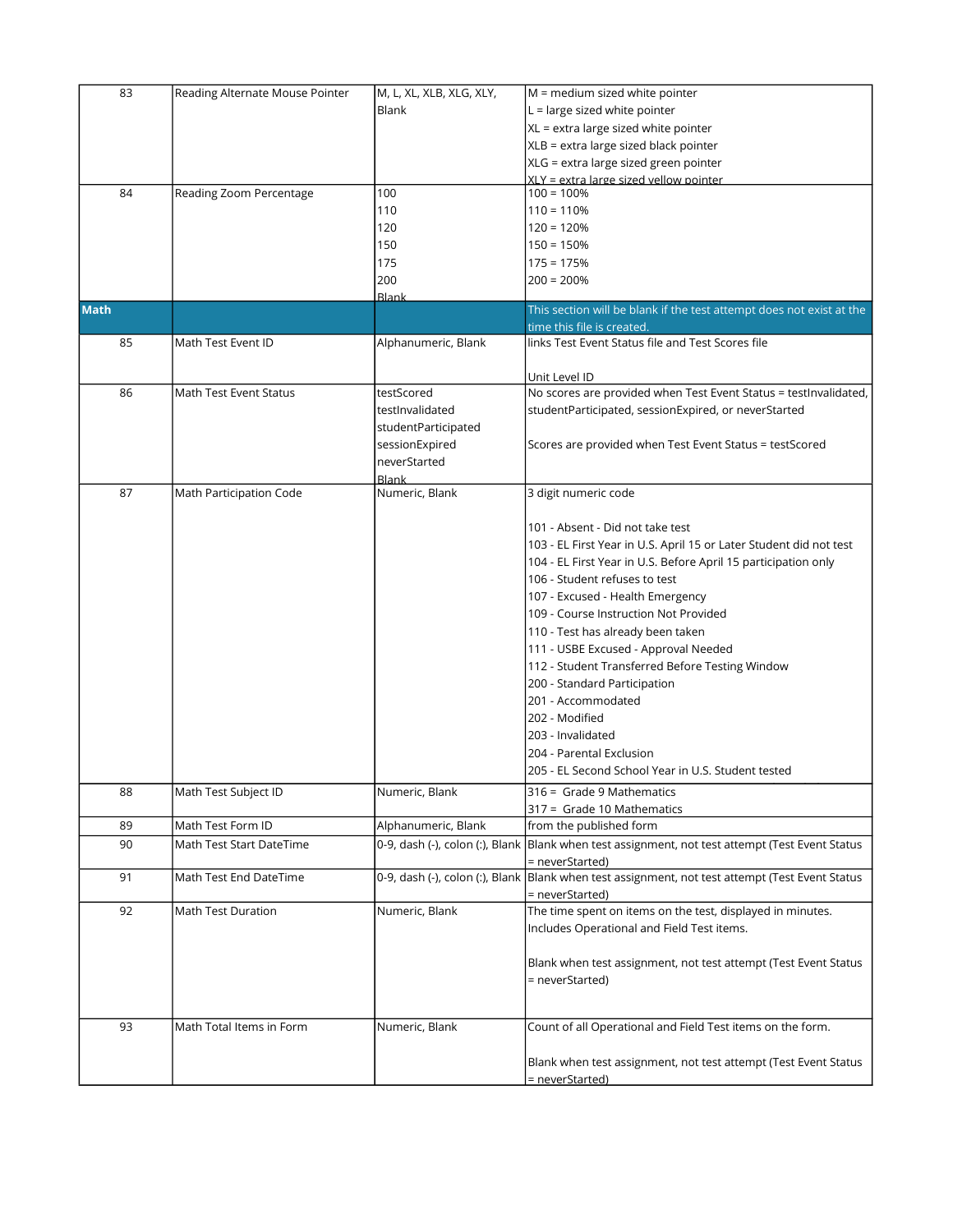| 94  | Math Total Items Presented                     | Numeric, Blank       | Count of all Operational and Field Test items that were visited by |
|-----|------------------------------------------------|----------------------|--------------------------------------------------------------------|
|     |                                                |                      | the student.                                                       |
|     |                                                |                      |                                                                    |
|     |                                                |                      | Blank when test assignment, not test attempt (Test Event Status    |
|     |                                                |                      | = neverStarted)                                                    |
| 95  | Math Total Items Attempted                     | Numeric, Blank       | Count of all Operational and Field Test items attempted (items     |
|     |                                                |                      |                                                                    |
|     |                                                |                      | with a response).                                                  |
|     |                                                |                      |                                                                    |
|     |                                                |                      | Blank when test assignment, not test attempt (Test Event Status    |
|     |                                                |                      | = neverStarted)                                                    |
| 96  | Math Operational Items in Form                 | Numeric, Blank       | Count of all Operational items on the form.                        |
|     |                                                |                      |                                                                    |
|     |                                                |                      | Blank when test assignment, not test attempt (Test Event Status    |
|     |                                                |                      | = neverStarted)                                                    |
| 97  | Math Operational Items Presented               | Numeric, Blank       | Count of all Operational items that were visited by the student.   |
|     |                                                |                      |                                                                    |
|     |                                                |                      | Blank when test assignment, not test attempt (Test Event Status    |
|     |                                                |                      | = neverStarted)                                                    |
| 98  | Math Operational Items Attempted               | Numeric, Blank       | Count of all Operational items attempted (items with a             |
|     |                                                |                      | response).                                                         |
|     |                                                |                      |                                                                    |
|     |                                                |                      | Blank when test assignment, not test attempt (Test Event Status    |
|     |                                                |                      | = neverStarted)                                                    |
| 99  | Math Text-to-Speech Spanish                    | Y, N, Blank          |                                                                    |
|     | Math Translated Test Navigation                |                      |                                                                    |
| 100 |                                                | ENG, SPA, Blank      | Changes the language on the skin of the TestNav test               |
|     |                                                |                      | <b>ENG= English</b>                                                |
|     |                                                |                      | SPA= Spanish                                                       |
| 101 | Math Word-to-Word Dictionary                   | Y, N, Blank          |                                                                    |
|     | (locally provided)                             |                      |                                                                    |
| 102 | Math Translated test in student's              | Y, N, Blank          |                                                                    |
|     | native language                                |                      |                                                                    |
| 103 | Math Translated test directions in             | Y, N, Blank          |                                                                    |
|     | student's native language                      |                      |                                                                    |
| 104 | Math Screen Reader: English audio +            | Y, Blank             | $Y = Yes$                                                          |
|     | orienting description                          |                      | $blank = No$                                                       |
| 105 | Math Other Form                                | Y, N, Blank          |                                                                    |
| 106 | Math Other Assistive Technology                | Y, N, Blank          |                                                                    |
| 107 | Math Braille + Tactile Graphics                | 01, 02, Blank        | 01 = UEB (Unified English Braille) (for all subjects)              |
|     |                                                |                      | 02 = UEB/Nemeth (for Math and Science)                             |
|     |                                                |                      |                                                                    |
| 108 | Math Type of Paper Accommodation SP, LP, Blank |                      | Blank<br>SP= Standard Print                                        |
|     |                                                |                      |                                                                    |
|     |                                                |                      | LP= Large Print                                                    |
|     |                                                |                      | Blank                                                              |
| 109 | Math Extra Time                                | 1.5, 2.0, 3.0, Blank | $1.5$ = Time and a Half                                            |
|     |                                                |                      | $2.0 = Double Time$                                                |
|     |                                                |                      | 3.0 = Triple Time                                                  |
|     |                                                |                      | <b>Blank</b>                                                       |
| 110 | Math Stop-the-clock Supervised                 | Y, N, Blank          |                                                                    |
|     | <b>Breaks</b>                                  |                      |                                                                    |
| 111 | Math Breaks: Securely Extend                   | Y, N, Blank          |                                                                    |
|     | Session Over Multiple Days                     |                      |                                                                    |
| 112 | Math Signed Exact Math - Directions            | Y, N, Blank          |                                                                    |
|     | Only                                           |                      |                                                                    |
| 113 | Math Sign Language Interpretation              | Y, N, Blank          |                                                                    |
| 114 | Math Cued Speech                               | Y, N, Blank          |                                                                    |
| 115 | Math Personalized Auditory                     | Y, N, Blank          |                                                                    |
|     | Notification of Remaining Time                 |                      |                                                                    |
| 116 | Math Abacus (locally provided)                 | Y, N, Blank          |                                                                    |
|     |                                                |                      |                                                                    |
| 117 | Math Human Scribe                              | Y, N, Blank          |                                                                    |
| 118 | Math Home Administration                       | Y, N, Blank          |                                                                    |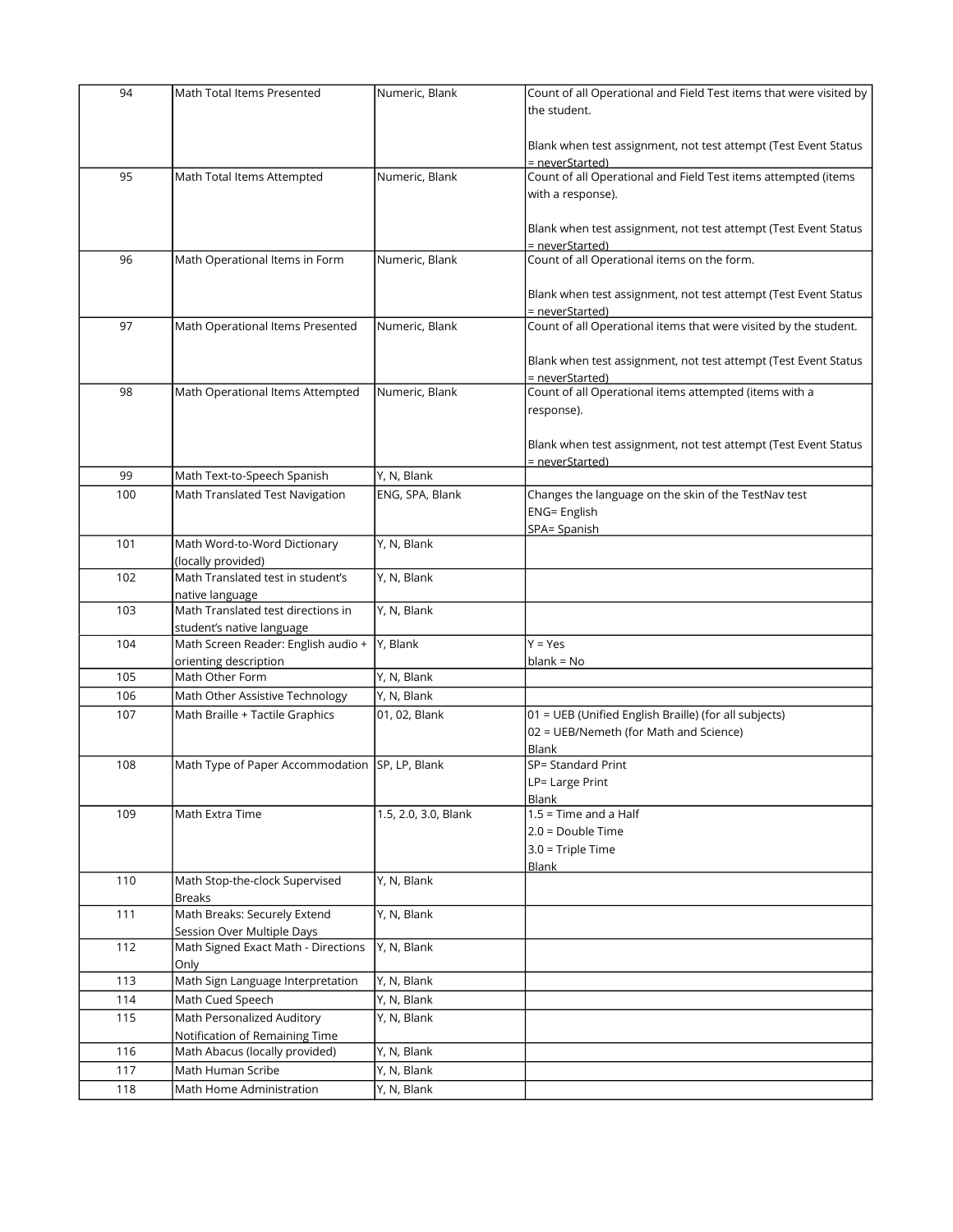| 119            | Math Alternate Mouse Pointer     | M, L, XL, XLB, XLG, XLY, | $M =$ medium sized white pointer                                                                 |
|----------------|----------------------------------|--------------------------|--------------------------------------------------------------------------------------------------|
|                |                                  | Blank                    | $L =$ large sized white pointer                                                                  |
|                |                                  |                          | XL = extra large sized white pointer                                                             |
|                |                                  |                          | XLB = extra large sized black pointer                                                            |
|                |                                  |                          | XLG = extra large sized green pointer                                                            |
|                |                                  |                          | XLY = extra large sized vellow pointer                                                           |
| 120            | Math Zoom Percentage             | 100                      | $100 = 100%$                                                                                     |
|                |                                  | 110                      | $110 = 110%$                                                                                     |
|                |                                  | 120                      | $120 = 120%$                                                                                     |
|                |                                  | 150                      | $150 = 150%$                                                                                     |
|                |                                  | 175                      | $175 = 175%$                                                                                     |
|                |                                  | 200                      | $200 = 200%$                                                                                     |
|                |                                  | <b>Blank</b>             |                                                                                                  |
| <b>Science</b> |                                  |                          | This section will be blank if the test attempt does not exist at the                             |
|                |                                  |                          | time this file is created.                                                                       |
| 121            | Science Test Event ID            | Alphanumeric, Blank      | links Test Event Status file and Test Scores file                                                |
|                |                                  |                          |                                                                                                  |
|                |                                  |                          | Unit Level ID                                                                                    |
| 122            | <b>Science Test Event Status</b> | testScored               | No scores are provided when Test Event Status = testInvalidated,                                 |
|                |                                  | testInvalidated          | studentParticipated, sessionExpired, or neverStarted                                             |
|                |                                  | studentParticipated      |                                                                                                  |
|                |                                  | sessionExpired           | Scores are provided when Test Event Status = testScored                                          |
|                |                                  | neverStarted             |                                                                                                  |
|                |                                  | <b>Blank</b>             |                                                                                                  |
| 123            | Science Participation Code       | Numeric, Blank           | 3 digit numeric code                                                                             |
|                |                                  |                          |                                                                                                  |
|                |                                  |                          | 101 - Absent - Did not take test                                                                 |
|                |                                  |                          | 103 - EL First Year in U.S. April 15 or Later Student did not test                               |
|                |                                  |                          | 104 - EL First Year in U.S. Before April 15 participation only                                   |
|                |                                  |                          | 106 - Student refuses to test                                                                    |
|                |                                  |                          | 107 - Excused - Health Emergency                                                                 |
|                |                                  |                          | 109 - Course Instruction Not Provided                                                            |
|                |                                  |                          |                                                                                                  |
|                |                                  |                          | 110 - Test has already been taken                                                                |
|                |                                  |                          | 111 - USBE Excused - Approval Needed                                                             |
|                |                                  |                          | 112 - Student Transferred Before Testing Window                                                  |
|                |                                  |                          | 200 - Standard Participation                                                                     |
|                |                                  |                          | 201 - Accommodated                                                                               |
|                |                                  |                          | 202 - Modified                                                                                   |
|                |                                  |                          | 203 - Invalidated                                                                                |
|                |                                  |                          | 204 - Parental Exclusion                                                                         |
|                |                                  |                          | 205 - EL Second School Year in U.S. Student tested                                               |
| 124            | Science Test Subject ID          | Numeric, Blank           | 509 = Grade 9 Science                                                                            |
|                |                                  |                          | 510 = Grade 10 Science                                                                           |
| 125            | Science Test Form ID             | Alphanumeric, Blank      | from the published form                                                                          |
| 126            | Science Test Start DateTime      |                          | 0-9, dash (-), colon (:), Blank  Blank when test assignment, not test attempt (Test Event Status |
|                |                                  |                          | = neverStarted)                                                                                  |
| 127            | Science Test End DateTime        |                          | 0-9, dash (-), colon (:), Blank  Blank when test assignment, not test attempt (Test Event Status |
|                |                                  |                          | = neverStarted)                                                                                  |
| 128            | <b>Science Test Duration</b>     | Numeric, Blank           | The time spent on items on the test, displayed in minutes.                                       |
|                |                                  |                          | Includes Operational, Field Test and items.                                                      |
|                |                                  |                          |                                                                                                  |
|                |                                  |                          |                                                                                                  |
|                |                                  |                          | Blank when test assignment, not test attempt (Test Event Status                                  |
|                |                                  |                          | = neverStarted)                                                                                  |
|                |                                  |                          |                                                                                                  |
| 129            | Science Total Items in Form      | Numeric, Blank           | Count of all Operational and Field Test items on the form.                                       |
|                |                                  |                          |                                                                                                  |
|                |                                  |                          |                                                                                                  |
|                |                                  |                          | Blank when test assignment, not test attempt (Test Event Status                                  |
|                |                                  |                          | = neverStarted)                                                                                  |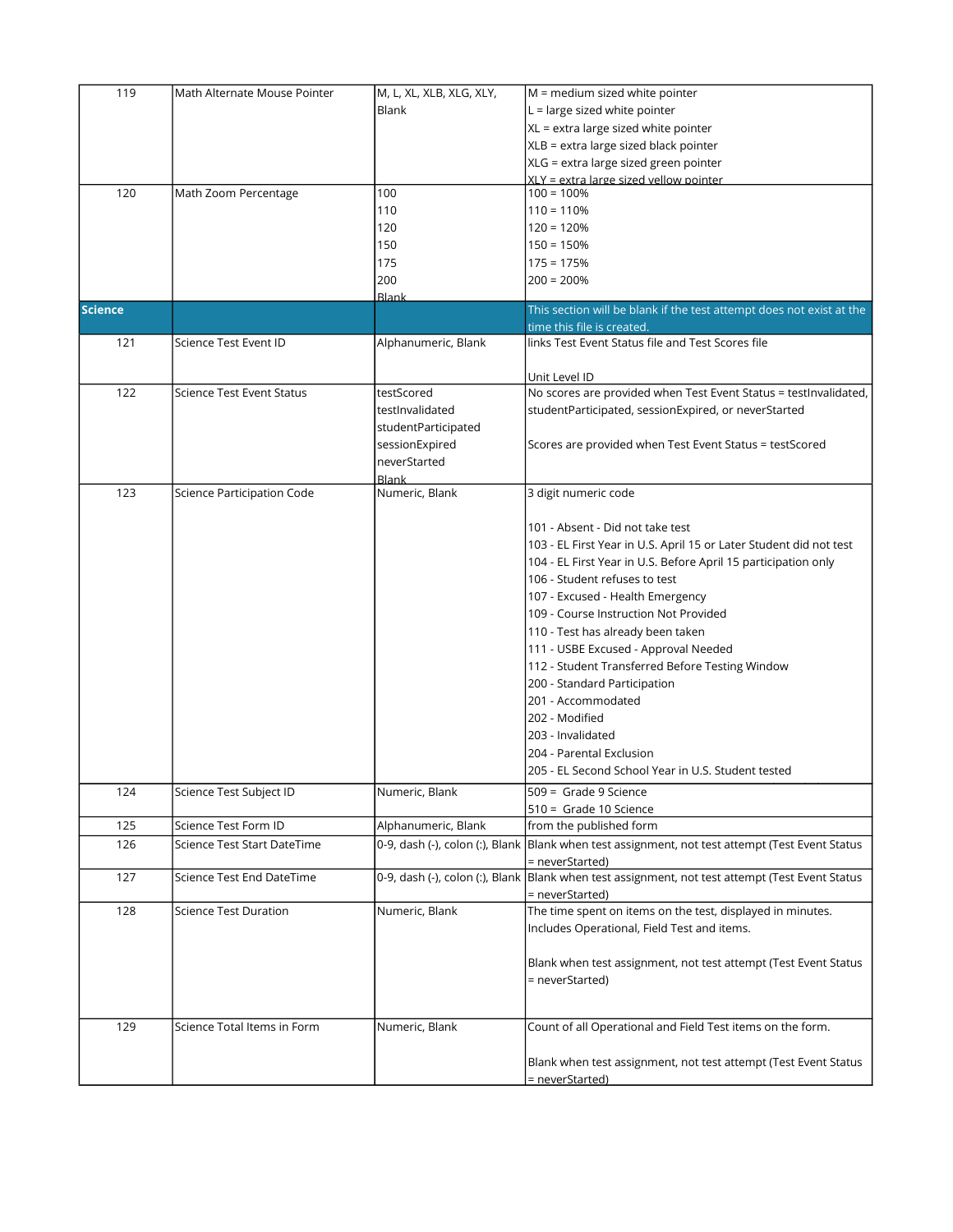| 130 | Science Total Items Presented                      | Numeric, Blank       | Count of all Operational and Field Test items that were visited by                  |
|-----|----------------------------------------------------|----------------------|-------------------------------------------------------------------------------------|
|     |                                                    |                      | the student.                                                                        |
|     |                                                    |                      |                                                                                     |
|     |                                                    |                      | Blank when test assignment, not test attempt (Test Event Status                     |
|     |                                                    |                      | = neverStarted)                                                                     |
| 131 | Science Total Items Attempted                      | Numeric, Blank       | Count of all Operational and Field Test items attempted (items                      |
|     |                                                    |                      | with a response).                                                                   |
|     |                                                    |                      |                                                                                     |
|     |                                                    |                      |                                                                                     |
|     |                                                    |                      | Blank when test assignment, not test attempt (Test Event Status                     |
| 132 | Science Operational Items in Form                  | Numeric, Blank       | = neverStarted)<br>Count of all Operational items on the form.                      |
|     |                                                    |                      |                                                                                     |
|     |                                                    |                      |                                                                                     |
|     |                                                    |                      | Blank when test assignment, not test attempt (Test Event Status                     |
| 133 | Science Operational Items Presented Numeric, Blank |                      | = neverStarted)<br>Count of all Operational items that were visited by the student. |
|     |                                                    |                      |                                                                                     |
|     |                                                    |                      |                                                                                     |
|     |                                                    |                      | Blank when test assignment, not test attempt (Test Event Status                     |
| 134 | Science Operational Items Attempted Numeric, Blank |                      | = neverStarted)<br>Count of all Operational items attempted (items with a           |
|     |                                                    |                      |                                                                                     |
|     |                                                    |                      | response).                                                                          |
|     |                                                    |                      |                                                                                     |
|     |                                                    |                      | Blank when test assignment, not test attempt (Test Event Status                     |
|     |                                                    | Y, N, Blank          | = neverStarted)                                                                     |
| 135 | Science Text-to-Speech Spanish                     |                      |                                                                                     |
| 136 | Science Translated Test Navigation                 | ENG, SPA, Blank      | Changes the language on the skin of the TestNav test                                |
|     |                                                    |                      | <b>ENG= English</b>                                                                 |
|     |                                                    |                      | SPA= Spanish                                                                        |
| 137 | Science Word-to-Word Dictionary                    | Y, N, Blank          |                                                                                     |
|     | (locally provided)                                 |                      |                                                                                     |
| 138 | Science Translated test in student's               | Y, N, Blank          |                                                                                     |
|     | native language                                    |                      |                                                                                     |
| 139 | Science Translated test directions in              | Y, N, Blank          |                                                                                     |
|     | student's native language                          |                      |                                                                                     |
| 140 | Science Screen Reader: English audio Y, Blank      |                      | $Y = Yes$                                                                           |
|     | + orienting description                            |                      | $blank = No$                                                                        |
| 141 | Science Other Form                                 | Y, N, Blank          |                                                                                     |
| 142 | Science Other Assistive Technology                 | Y, N, Blank          |                                                                                     |
| 143 | Science Braille + Tactile Graphics                 | 01, 02, Blank        | 01 = UEB (Unified English Braille) (for all subjects)                               |
|     |                                                    |                      | 02 = UEB/Nemeth (for Math and Science)                                              |
|     |                                                    |                      | Blank                                                                               |
| 144 | Science Type of Paper                              | SP, LP, Blank        | SP= Standard Print                                                                  |
|     | Accommodation                                      |                      | LP= Large Print                                                                     |
|     |                                                    |                      | Blank                                                                               |
| 145 | Science Extra Time                                 | 1.5, 2.0, 3.0, Blank | $1.5$ = Time and a Half                                                             |
|     |                                                    |                      | $2.0 = Double Time$                                                                 |
|     |                                                    |                      | 3.0 = Triple Time                                                                   |
|     |                                                    |                      | <b>Blank</b>                                                                        |
| 146 | Science Stop-the-clock Supervised                  | Y, N, Blank          |                                                                                     |
|     | <b>Breaks</b>                                      |                      |                                                                                     |
| 147 | Science Breaks: Securely Extend                    | Y, N, Blank          |                                                                                     |
|     | Session Over Multiple Days                         |                      |                                                                                     |
| 148 | Science Signed Exact Science -                     | Y, N, Blank          |                                                                                     |
|     | Directions Only                                    |                      |                                                                                     |
| 149 | Science Sign Language Interpretation   Y, N, Blank |                      |                                                                                     |
| 150 | Science Cued Speech                                | Y, N, Blank          |                                                                                     |
| 151 | Science Personalized Auditory                      | Y, N, Blank          |                                                                                     |
|     | Notification of Remaining Time                     |                      |                                                                                     |
| 152 | Science Abacus (locally provided)                  | Y, N, Blank          |                                                                                     |
| 153 | Science Human Scribe                               | Y, N, Blank          |                                                                                     |
| 154 | Science Home Administration                        | Y, N, Blank          |                                                                                     |
|     |                                                    |                      |                                                                                     |